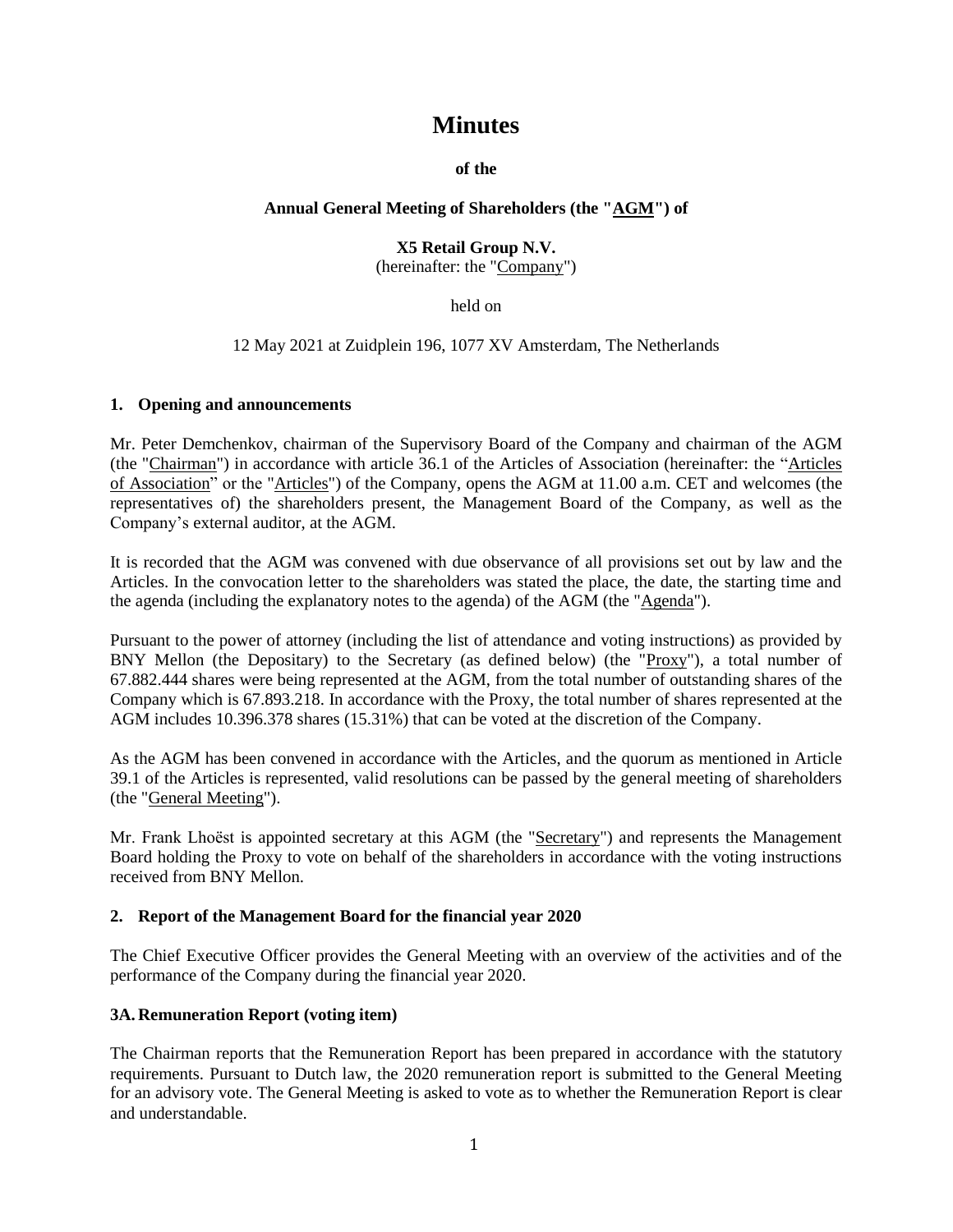The Secretary states that 52.565.415 votes (77.44%) are in favour of this proposal, 15.316.289 votes (22.56%) are against and 740 votes abstained. The Chairman states that the vote of this item is an advisory vote.

# **3B. Explanation of the Dividend Policy**

The Company intends to pay a full year dividend per share that will be stable or growing over time in absolute Russian Ruble-denominated terms. The dividend payout will be based on operating cash flow and a target consolidated net debt<sup>1</sup> / adjusted EBITDA<sup>2</sup> ratio of below 2.0x per the end of the year for which the dividend is being proposed, taking into account considerations including but not limited to the Company's growth profile, capital requirements and return on capital. In 2020, the Company amended its dividend policy allowing for bi-annual dividend distributions going forward. For the full year 2020, this policy has resulted in the proposal under agenda item 3D.

# **3C. Adoption of 2020 Financial Statements (voting item)**

The Financial Statements for the financial year 2020 (the "Financial Statements"), as included in the 2020 Annual Report (the "Annual Report"), were presented to the General Meeting by the Management Board, in accordance with clause 27.2 of the Articles of the Company. It is proposed to the General Meeting to adopt the Financial Statements.

Mr. Gerard Arnold, attending the AGM on behalf of the external auditor Ernst & Young Accountants LLP for the year 2020, is available to answer questions in relation to the auditor's report on the fairness of the Financial Statements.

The Secretary states that 67.771.637 votes (99.95%) are in favour of this proposal, 32.142 votes (0.05%) are against and 78.665 votes abstained. The Chairman establishes that the General Meeting does not require additional information and concludes that the Financial Statements are therefore adopted by the General Meeting.

# **3D. Determination of dividend for the financial year 2020 (voting item)**

Within the scope of the dividend policy of the Company as discussed under agenda item 3B, the following proposal is made for the determination and distribution of dividend on global depositary receipts (GDRs).

It is proposed to the General Meeting to determine the dividend for the financial year 2020 at RUB 184.13 per GDR<sup>3</sup>, representing an increase of 66.7% versus 2019. An amount of RUB 73,64 per GDR was paid as interim dividend on 31 December 2020. The remaining amount of RUB 110,49 per GDR shall be paid to GDR holders within 45 days from the date of the AGM in accordance with the dividend policy. The ex-dividend date is 27 May 2021; the record date is set at 28 May 2021. The dividend shall be paid in USD, and the Depositary shall announce the final payment date for GDR holders upon the RUB/USD conversion date.

 $1$  Calculated based on the Company's full year consolidated financial statements or information in accordance with IFRS 16 as of the end of each reporting period as the sum of short-term borrowings and long-term borrowings less cash and cash equivalents

 $^2$  EBITDA shall be adjusted (decreased) by the amount that would have been recognised as operating lease, other store costs, third party services and other expenses payable during the period, but which is not recognised as such under IFRS 16, as well as the amount of the net effect from decrease in the scope of the lease and terminations of lease agreements recognised under IFRS 16.

<sup>3</sup> Gross amount subject to taxes and fees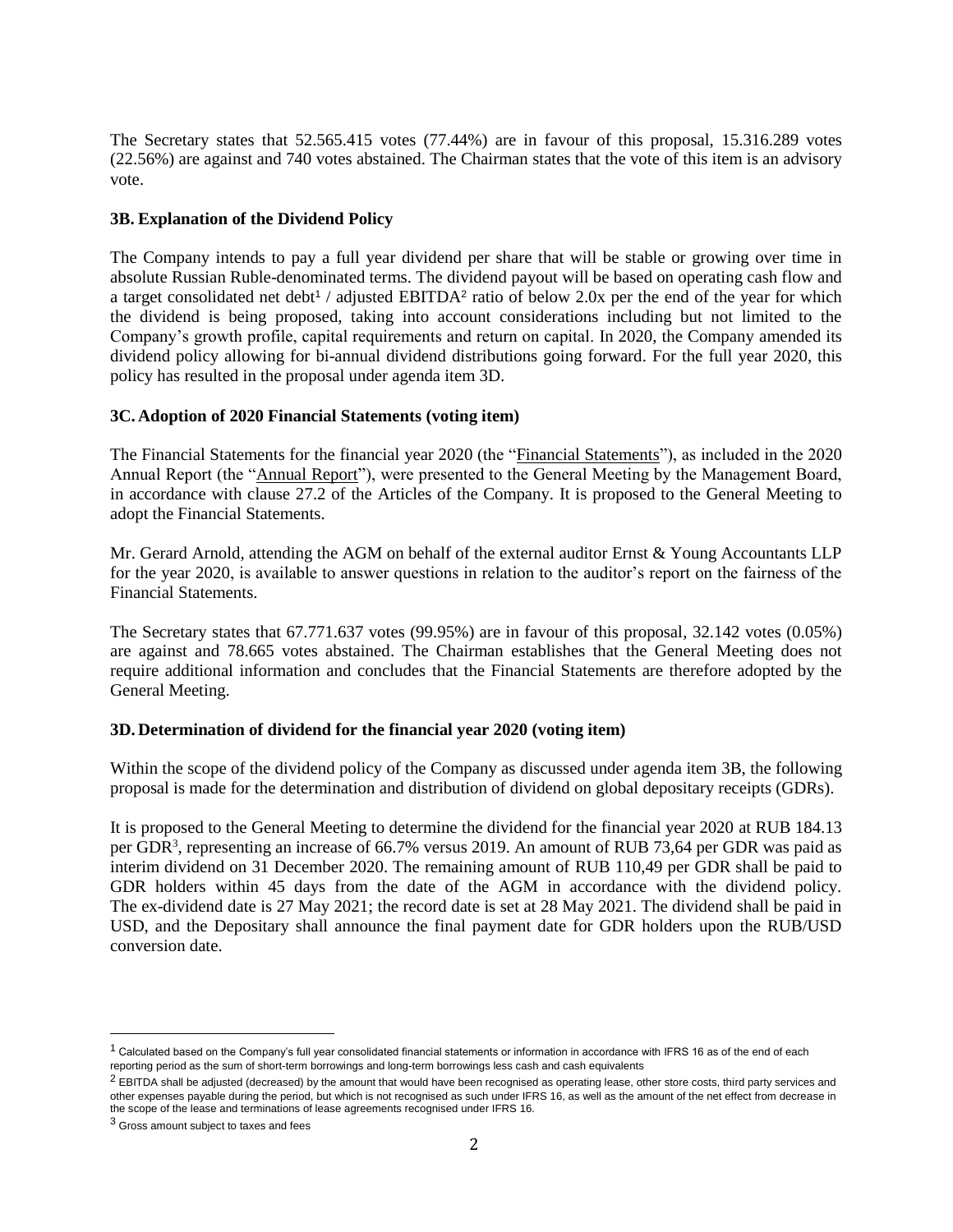The Secretary states that all shareholders unanimously voted in favour of this proposal (with 307 abstained votes), whereupon the Chairman confirms that this proposal is approved by the General Meeting.

# **4A. Discharge from liability of the members of the Management Board (voting item)**

It is proposed to the General Meeting to discharge the Management Board members in office in 2020 from all liability in relation to the exercise of their duties in the financial year 2020, to the extent that such exercise is apparent from the Annual Report or has otherwise been disclosed to the General Meeting prior to the adoption of the Financial Statements.

The Secretary states that 67.773.819 votes (99.98%) are in favour of this proposal, 16.138 votes (0,02%) are against and 92.487 votes abstained. The Chairman confirms that the General Meeting resolves to grant discharge to the members of the Management Board from liability.

# **4B. Discharge from liability of the members of the Supervisory Board (voting item)**

It is proposed to the General Meeting to discharge the Supervisory Board members in office in 2020 from all liability in relation to the exercise of their duties in the financial year 2020, to the extent that such exercise is apparent from the Annual Report or has otherwise been disclosed to the General Meeting prior to the adoption of the Financial Statements.

The Secretary states that 66.645.022 votes (98.31%) are in favour of this proposal, 1.144.935 votes (1.69%) are against and 92.487 votes abstained. The Chairman confirms that the General Meeting resolves to grant discharge to the members of the Supervisory Board from liability.

# **5. Composition of the Management Board: Re-appointment of Igor Shekhterman as member of the Management Board (voting item)**

The Supervisory Board proposes to re-appoint Igor Shekhterman as member of the Management Board and CEO for a two-year period ending on the day of the annual general meeting of shareholders to be held in 2023, in view of his experience, his leadership skills and the way he fulfils his role as CEO.

In accordance with provision 3.4.2 of the Dutch Corporate Governance Code, the main contract element of Mr. Shekhterman can be found in the explanatory notes to the AGM agenda dated 19 March 2021.

The Secretary states that all shareholders unanimously voted in favour of this proposal (with 307 abstained votes), whereupon the Chairman confirms that the General Meeting re-appoints Mr. Shekhterman as member of the Management Board of the Company as of the date of this meeting for a period of two years ending on the day of the Annual General Meeting in 2023, in accordance with article 12.4 of the Articles of Association.

#### **6. Remuneration of the Management Board: amendment of the remuneration policy for members of the Management Board (voting item)**

As described in the Remuneration Report on pages 167-175 of the 2020 Annual Report, the Supervisory Board proposes to extend the 2018-2020 long-term incentive programme and amend the remuneration policy for the Executive Board accordingly. The entire remuneration policy with the proposed adjustments is part of the AGM convocation materials on the Company's website.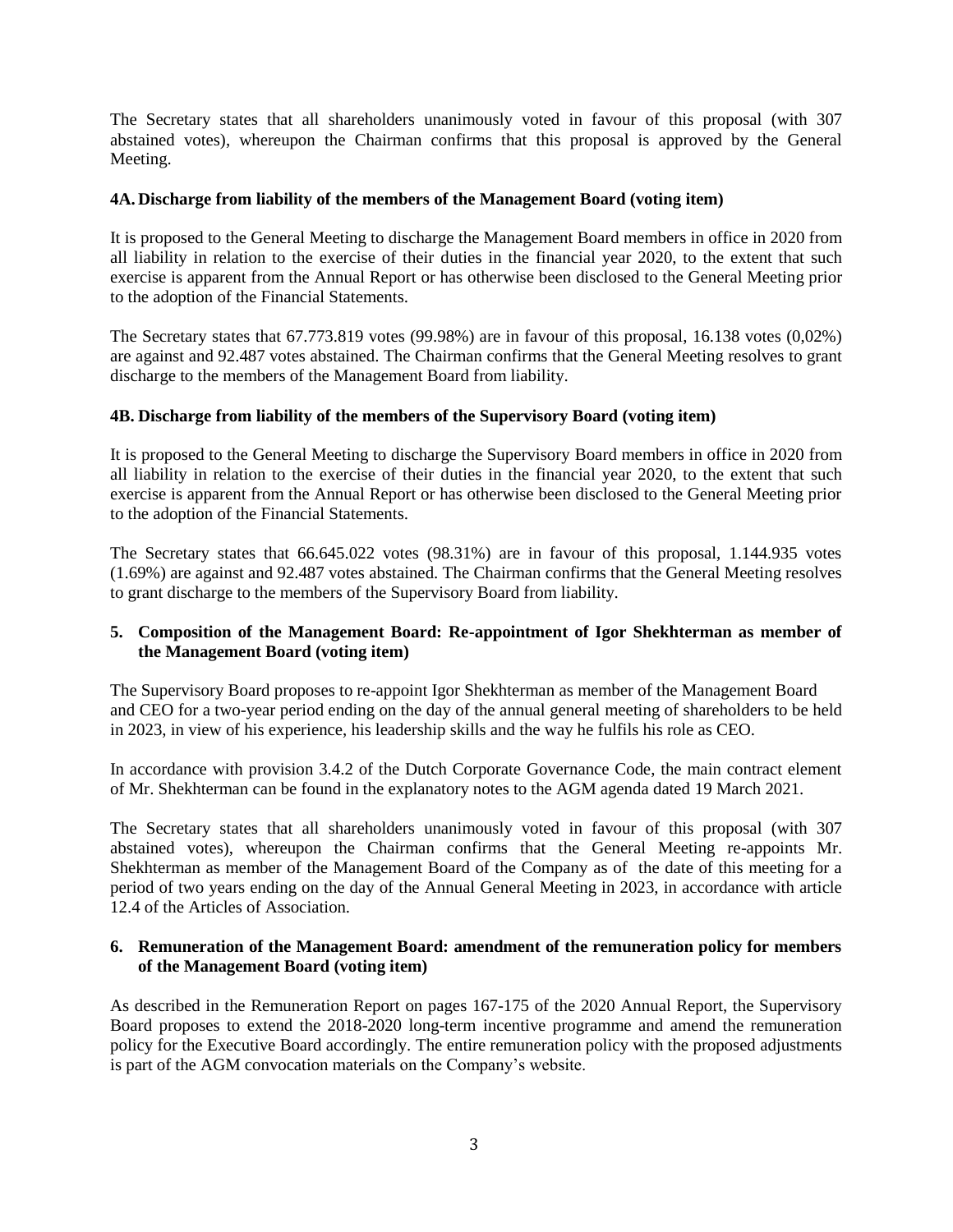The Chairman puts this proposal into discussion and concludes that 54.604.784 votes (81.98%) have been issued in favour of the proposal, 12.003.517 votes (18.02%) are against and 1.274.143 votes abstained, so the proposal to adopt the remuneration policy is adopted.

# **7. Composition of the Supervisory Board:**

# **7A. Re-appointment of Stephan DuCharme as member of the Supervisory Board (voting item)**

The Supervisory Board proposes to appoint Stephan DuCharme for a new term ending on the day of the annual general meeting of shareholders to be held in 2023, which is the second year after the year of the re-appointment. This term is in line with the re-appointment terms as set in the Dutch Corporate Governance Code.

Whilst Stephan DuCharme announced that, after more than 5 years, he steps down as Chairman, the Supervisory Board has taken the view that the interests of the Company and its shareholders are best served by retaining Stephan's experience for two additional years. Stephan DuCharme shall be succeeded as Chairman by Petr Demchenkov, currently Vice-Chairman of the Board.

The Chairman puts the proposal into discussion and concludes that 65.993.669 votes (97.23%) have been issued in favour of the proposal, 1.881.709 votes (2.77%) are against and 7.066 votes abstained.

The General Meeting therefore adopts the re-appointment of Mr. DuCharme as member of the Supervisory Board as of the date of this meeting for a period of two years ending on the day of the Annual General Meeting in 2023.

# **7B. Re-appointment of Mikhail Fridman as member of the Supervisory Board (voting item)**

The Supervisory Board proposes to appoint Mr. Fridman for a new term ending on the day of the annual general meeting of shareholders to be held in 2024, which is the third year after the year of the reappointment.

Mr. Fridman was appointed to the Supervisory Board of the Company in 2006, and re-appointed for subsequent terms in, respectively, 2009, 2013 and 2017 in accordance with the Company's rotation schedule for members of the Supervisory Board. Subject to his re-appointment at this AGM, Mr. Fridman thus exceeds the maximum twelve year appointment term set out in the Dutch Corporate Governance Code.

Mr. Fridman is founder and chairman of the Alfa Group Consortium, which is currently the largest shareholder in X5 with a holding interest of 47.86%. X5 is committed to long-term value creation for all shareholders. The Company believes that it benefits from the long-term commitment of its large shareholders. The interests of Supervisory Board members who hold more than 10% of the shares are substantially aligned with those of X5 and the broad shareholder base. These Supervisory Board members generally have an involvement with the Company over the longer period and this in turn contributes to long-term value creation for X5 and all its shareholders.

The Chairman puts the proposal into discussion and concludes that 67.372.745 votes (99.25%) have been issued in favour of the proposal, 509.391 votes (0.75%) are against and 308 votes abstained.

The General Meeting therefore adopts the re-appointment of Mr. Fridman as member of the Supervisory Board as of the date of this meeting for a period of three years ending on the day of the Annual General Meeting in 2024.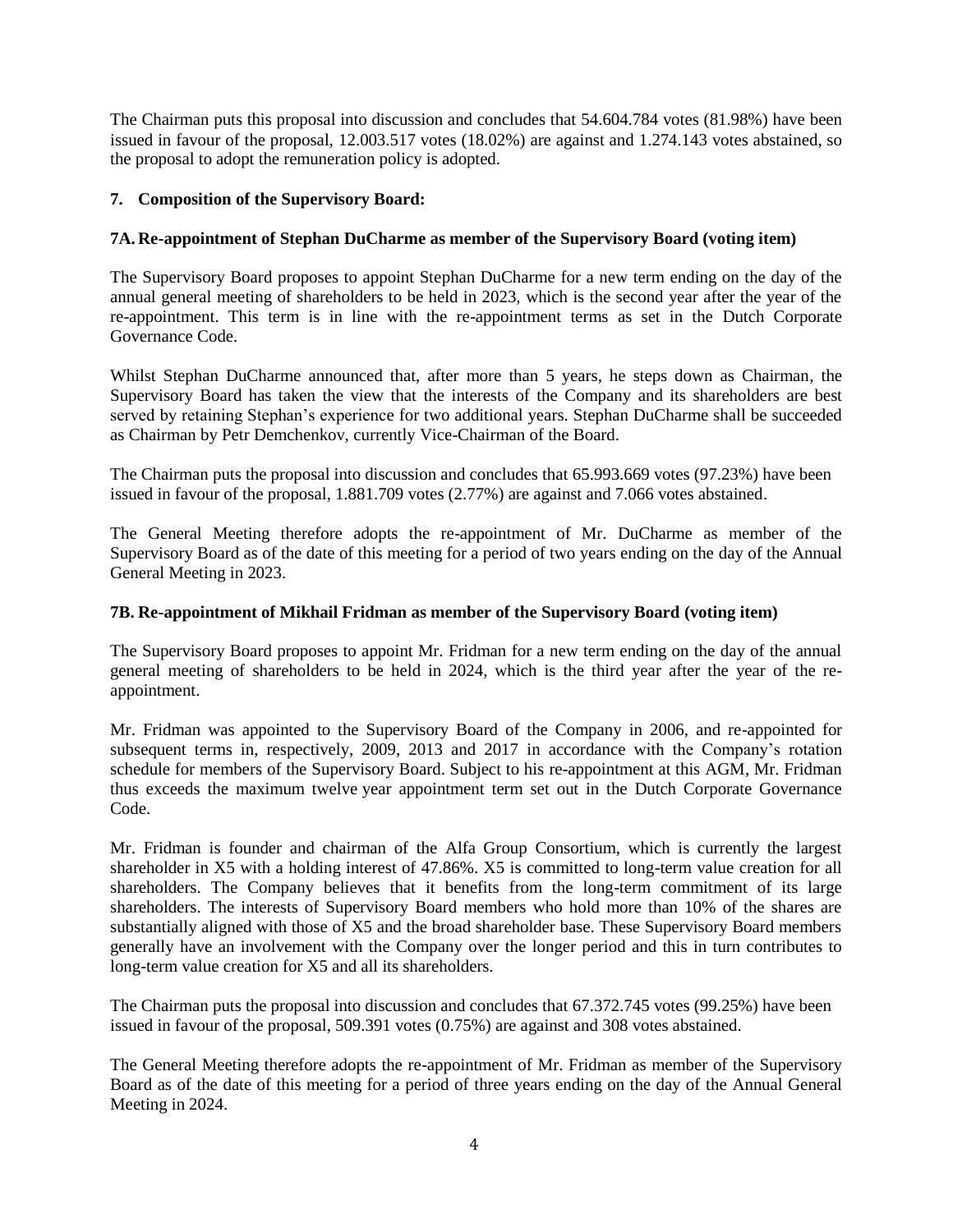# **7C. Appointment of Richard Brasher as member of the Supervisory Board (voting item)**

The Supervisory Board proposes to appoint Richard Brasher as member of the Supervisory Board for a term ending on the day of the annual general meeting of shareholders to be held in 2024, which is the third year after the year of the appointment.

Richard Brasher, a British national (1961), has an outstanding track record spanning 35 years in international retail, having joined Tesco in 1986 and having served as a director on the Tesco main board from 2004 to 2012. Richard subsequently joined Pick n Pay South Africa where he, as its CEO since 2013, has led the plan to restore the business to sustainable long-term growth. Richard has a BSc Hons degree in Food Technology at Reading University.

The Supervisory Board recommends to appoint Richard Brasher in view of his proven track record and leadership experience in the food retail industry, and his strong operational background with functional experience in different roles, including store operations, supply chain, category management, buying and private label, coupled with the ability to think strategically and take a long-term view.

The Secretary states that 67.600.210 votes (99.58%) are in favour of this proposal, 281.926 votes (0.42%) are against and 308 votes abstained.

The General Meeting therefore adopts the appointment of Mr. Brasher as member of the Supervisory Board as of the date of this meeting for a period of three years ending on the day of the Annual General Meeting in 2024.

#### **7D. Appointment of Alexander Tynkovan as member of the Supervisory Board (voting item)**

The Supervisory Board proposes to appoint Alexander Tynkovan as member of the Supervisory Board for a term ending on the day of the annual general meeting of shareholders to be held in 2024, which is the third year after the year of the appointment.

Alexander Tynkovan, a Russian national (1967), has a strong track record in the Russian retail industry. As one of the founding partners of M.Video (currently M.Video-Eldorado Group), the leading consumer electronics and home appliance retailer in the Russian Federation, Alexander currently serves as member of its Board and Head of its Strategy Committee, fostering digitalization and growing online presence. Furthermore, Alexander was recently appointed as non-executive Deputy Chairman of the Board of Fix Price Group Ltd., a Russia-based retail chain of discount variety value stores. Alexander previously served as member of the Supervisory Board of X5 Retail Group N.V., from 2008 to 2015. Alexander Tynkovan graduated summa cum laude from the Moscow Energy Institute, majoring in Aircraft Electric Equipment.

The Supervisory Board recommends to appoint Alexander Tynkovan in view of his proven track record and leadership experience in the Russian retail industry, his in-depth knowledge and experience in the fields of digitalization and e-commerce, and his knowledge of X5 having previously served as Supervisory Board member of the Company.

The Secretary states that 66.767.301 votes (98.36%) are in favour of this proposal, 1.114.836 votes (1.64%) are against and 307 votes abstained.

The General Meeting therefore adopts the appointment of Mr. Tynkovan as member of the Supervisory Board as of the date of this meeting for a period of three years ending on the day of the Annual General Meeting in 2024.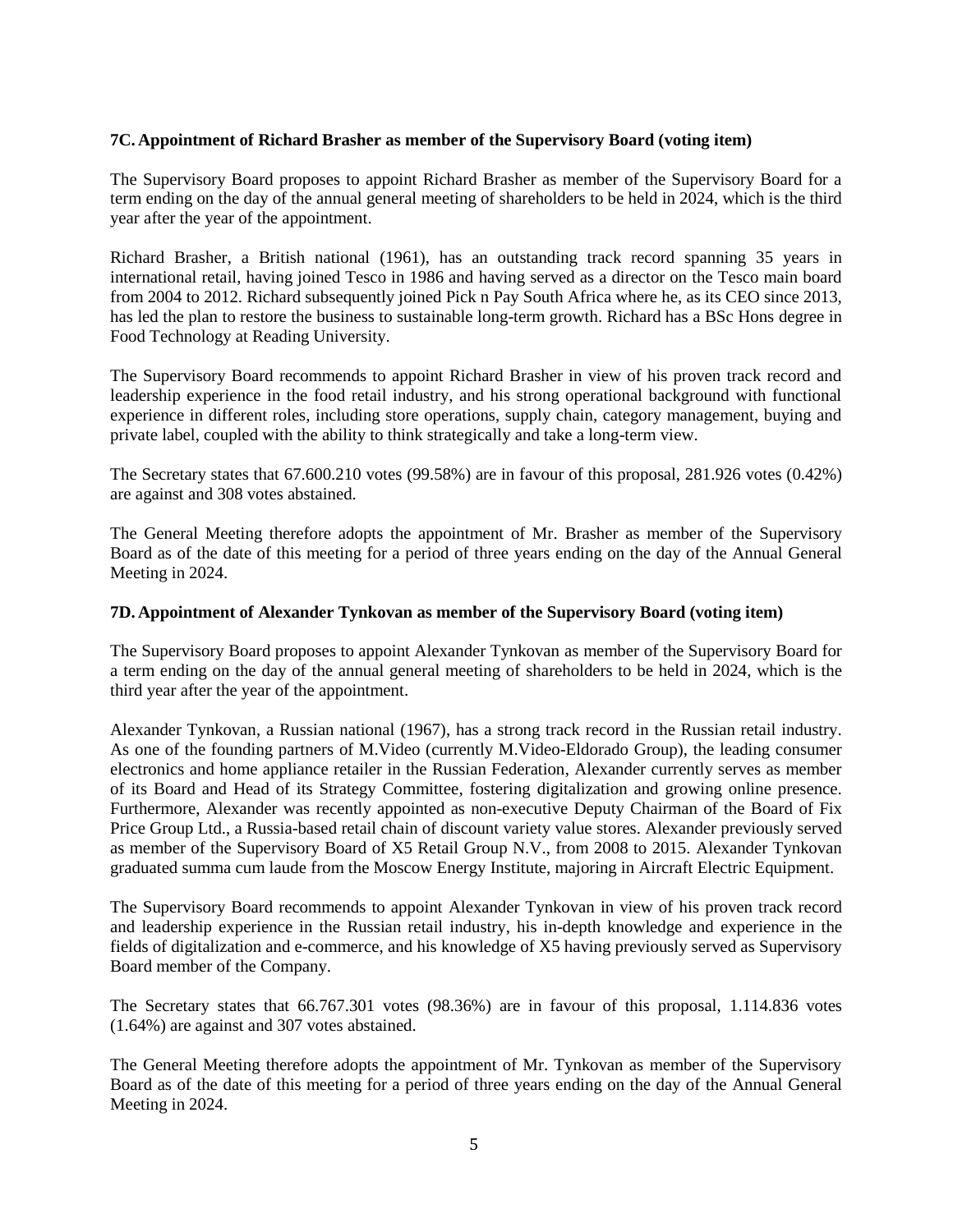#### **8A. Authorisation to issue shares (voting item)**

It is proposed to the General Meeting to authorize the Management Board for a period of 18 months from the date of this AGM, i.e. until and including 12 November 2022, to issue shares or grant rights to subscribe for shares, subject to the approval of the Supervisory Board. The authority to issue shares or to grant rights to acquire shares is intended for the issue of shares or the granting of rights to subscribe for shares in respect of the Company's share-based compensation plans and to provide the possibility to react in a timely and flexible manner in respect of the financing of the Company. Resolutions to issue shares or grant rights to subscribe for shares are subject to Supervisory Board approval. This proposal is made in accordance with article 6 paragraph 1 of the Articles of Association and article 2:96 of the Dutch Civil Code. In accordance with current corporate governance practices the proposal is limited to a period of 18 months from the date of this AGM, i.e. until and including 12 November 2022, and to a maximum of 10% of the issued share capital. This authorisation also applies to the issue of new GDRs, or rights to subscribe for new GDRs. One GDR represents 0.25 share of the Company. When this authorization shall be approved, the current authorization shall no longer be utilized.

The Chairman puts the proposal into discussion and concludes that 66.990.680 votes (98.69%) have been issued in favour of the proposal, 891.456 votes (1.31%) are against and 308 votes abstained, so the proposal is adopted.

#### **8B. Authorisation to restrict or exclude pre-emptive rights upon issue of new shares (voting item)**

It is proposed to the General Meeting to authorize the Management Board for a period of 18 months from the date of this AGM, i.e. until and including 12 November 2022, to restrict or exclude, subject to the approval of the Supervisory Board, pre-emptive rights in relation to the issue of shares or the granting of rights to subscribe for shares. This proposal is made in accordance with article 7 paragraph 3 of the Articles of Association and article 2:96a of the Dutch Civil Code. In accordance with the proposal under agenda item 9, this proposal is limited to a period of 18 months from the date of this AGM and until and including 12 November 2022. Pursuant to the Articles of Association, if less than 50% of the issued and outstanding capital is represented, this proposal can only be adopted by a majority of at least two-thirds of the votes cast. If 50% or more of the issued and outstanding capital is represented, a simple majority is sufficient to adopt this proposal. When this authorization shall be approved, the current authorization shall no longer be utilized.

The Chairman puts the proposal into discussion and concludes that 66.312.408 votes (97.69%) have been issued in favour of the proposal, 1.569.729 votes (2.31%) are against and 307 votes abstained, so the proposal is adopted.

# **8C. Authorisation to acquire shares (voting item)**

The General Meeting is requested, in accordance with article 9 paragraph 3 of the Articles of Association, to authorise the Management Board for a period of 18 months as of the date of the AGM, i.e. until and including 12 November 2022, to cause the Company to purchase, for general corporate purposes and/or to cover obligations under the Company's restricted stock unit plan, shares or GDRs in the Company's own capital, representing up to 10% of the issued share capital of the Company as at the date of the AGM (for the avoidance of doubt, the 'issued share capital of the Company' includes issued shares and/or GDRs yet owned by the Company (directly or indirectly) in its own capital). GDRs may be acquired at the stock exchange or otherwise, at a price not exceeding 110% of the average closing price of the GDRs on the LSE for the 5 business days prior to the day the purchase is made.